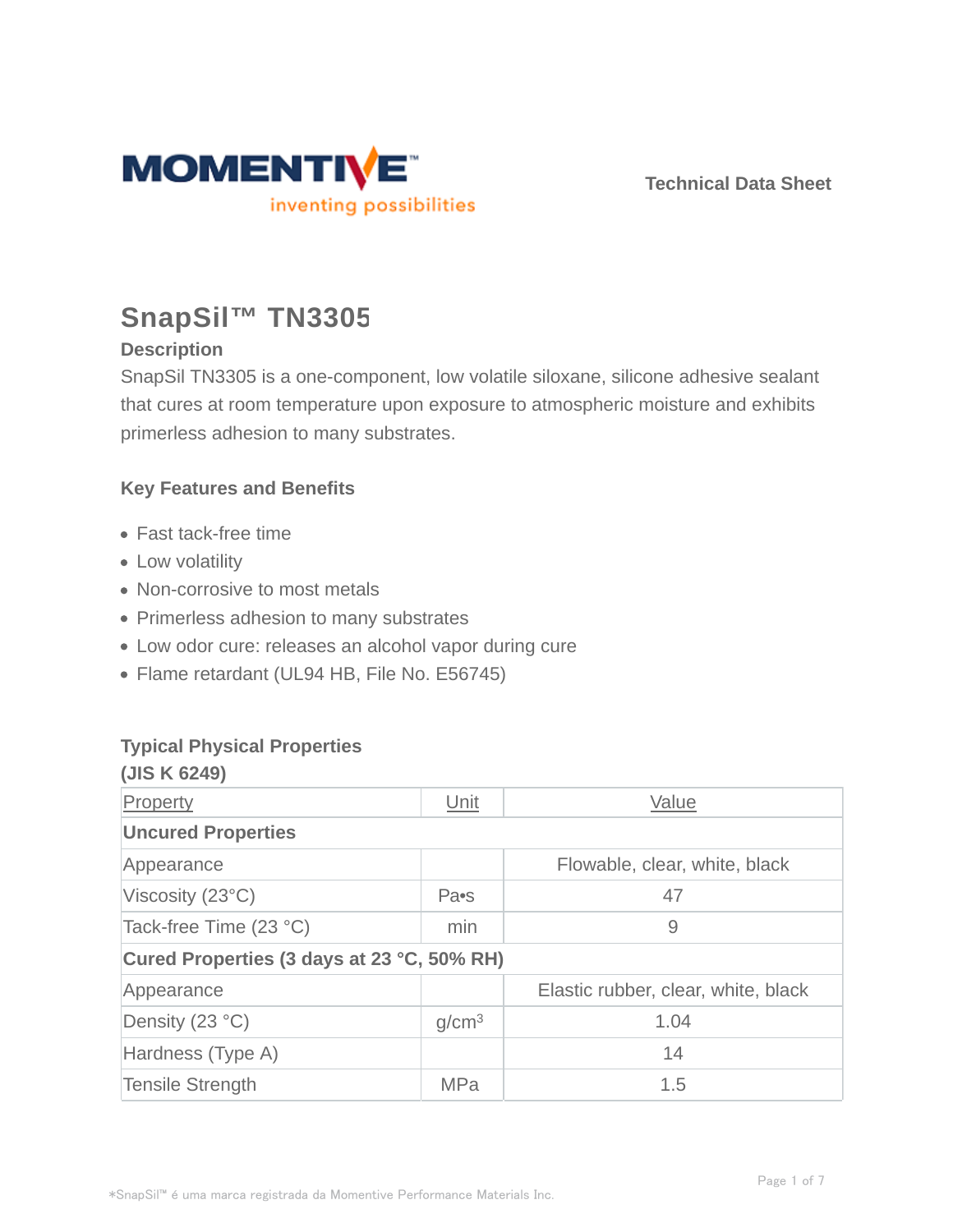| Elongation                                            | $\%$              | 400           |
|-------------------------------------------------------|-------------------|---------------|
| Adhesion Strength <sup>(1)</sup>                      | <b>MPa</b><br>1.0 |               |
| Volatile Siloxane <sup>(2)</sup> ( $D_3$ - $D_{10}$ ) | $wt\%$            | 0.01          |
| <b>Volume Resistivity</b>                             |                   | $2.0x10^{15}$ |
| <b>Dielectric Strength</b>                            | kV/mm             | 26            |
| Dielectric Constant (60Hz)                            |                   | 2.7           |
| Dissipation Factor (60Hz)                             |                   | 0.002         |
|                                                       | Na+               | < 2           |
| Impurities <sup>(2)</sup> ppm                         | $K +$             | < 2           |
|                                                       | $Cl-$             | < 2           |

Typical physical properties are average data and should not be used as or to develop product specifications.

 $(1)$  Glass lap shear, 7 days at 23 °C, 50%RH  $(2)$  In-house test method.

#### **Potential Applications**

- Insulating adhesive seal and fixing for electrical and electronic parts
- Waterproof sealant for electrical, electronic and communication equipment
- General adhesive for metal, glass, plastics, etc.

#### **Cure Profile**

SnapSil TN3305 silicone adhesive sealant cures upon exposure to atmospheric moisture, and its cure speed is affected by humidity and temperature. The material begins to cure from the sections that are exposed to the atmosphere and, therefore, greater time is required for the cure to extend to deeper sections. The cure depth of SnapSil TN3305 silicone adhesive sealant at various combinations of humidity and temperature are provided below.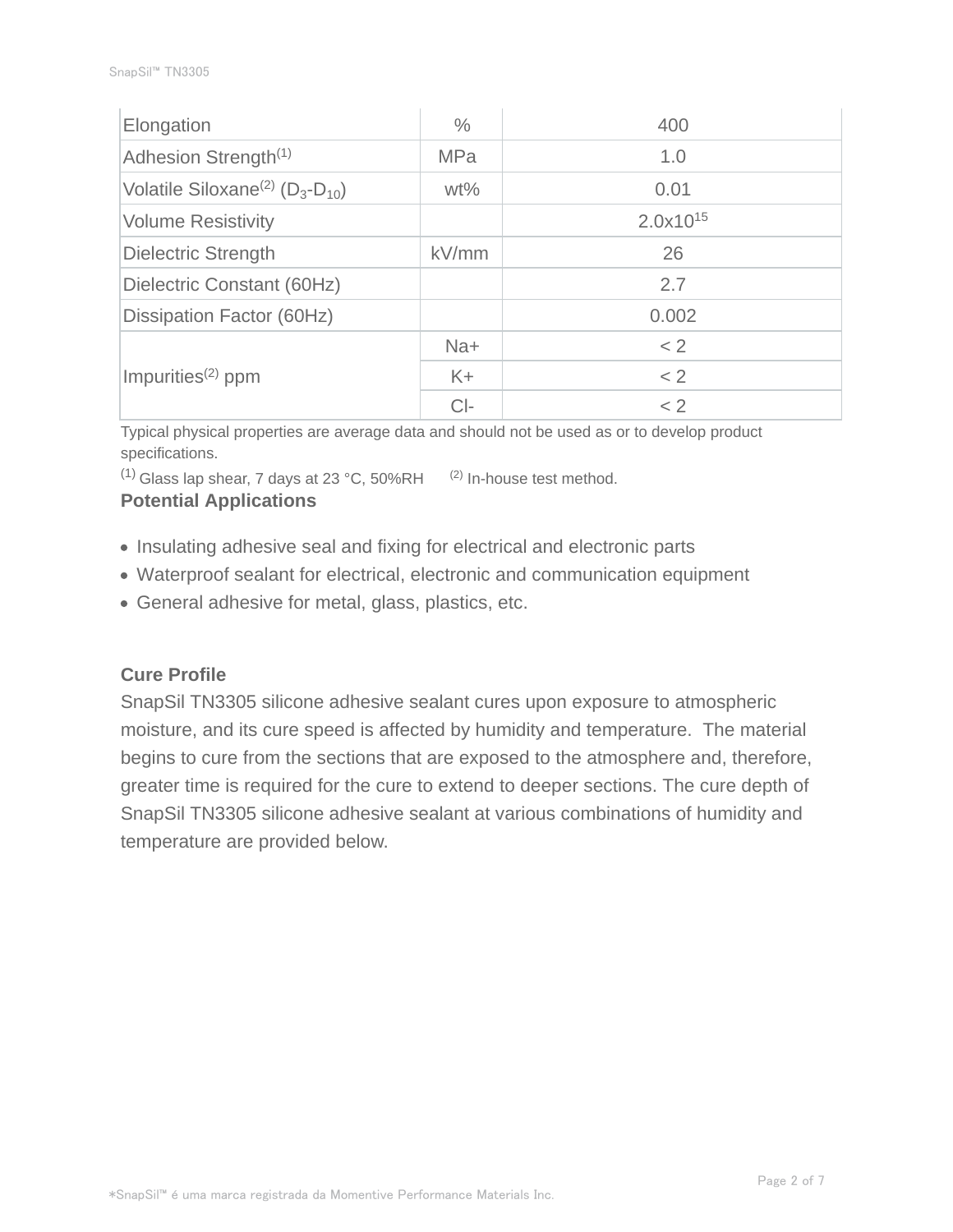

Note: Test results. Actual results may vary.

#### **Adhesion Performance**

SnapSil TN3305 silicone adhesive sealant adheres to a wide variety of substrates used in electronic components. The following matrix depicts adhesion performance to typical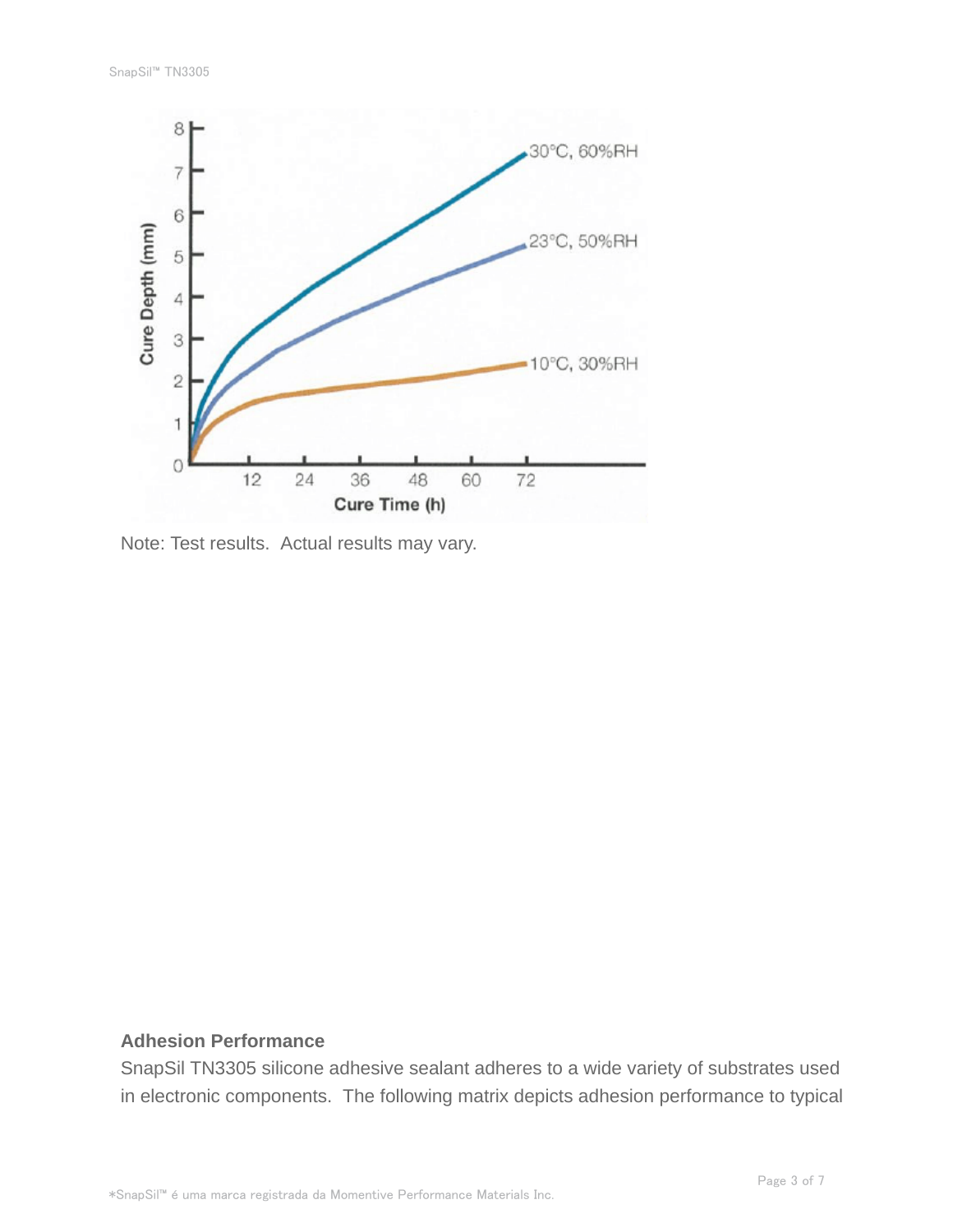substrates. However, actual performance may vary depending on the substrate manufacturer or grade.

| <b>Substrate</b>        |           |
|-------------------------|-----------|
| Aluminum                | ∩         |
| Copper                  | ∩         |
| <b>Steel</b>            | ∩         |
| <b>Stainless Steel</b>  | ∩         |
| Acrylic resin           | $\bigcap$ |
| Phenolic resin          | $\bigcap$ |
| Epoxy resin             | $\bigcap$ |
| <b>PET</b>              | $\bigcap$ |
| <b>ABS</b>              | $\bigcap$ |
| <b>PBT</b>              | $\bigcap$ |
| <b>PPS</b>              | ∩         |
| <b>PVC</b>              | ∩         |
| Nylon                   | ∩         |
| Polycarbonate           | ∩         |
| <b>PPO</b>              | ∩         |
| Polyethylene            | X         |
| Polytetrafluoroethylene | X         |
| Glass                   |           |

O: Good (cohesive failure)

X: Adhesive failure

Note: Test results. Actual results may vary.

#### **General Considerations for Use**

While the typical operating temperature for silicone materials ranges from -45℃ to 200℃, the long-term maintenance of its initial properties is dependent upon design related stress considerations, substrate materials, frequency of thermal cycles, and other factors.

#### **Patent Status**

Nothing contained herein shall be construed to imply the nonexistence of any relevant patents or to constitute the permission, inducement or recommendation to practice any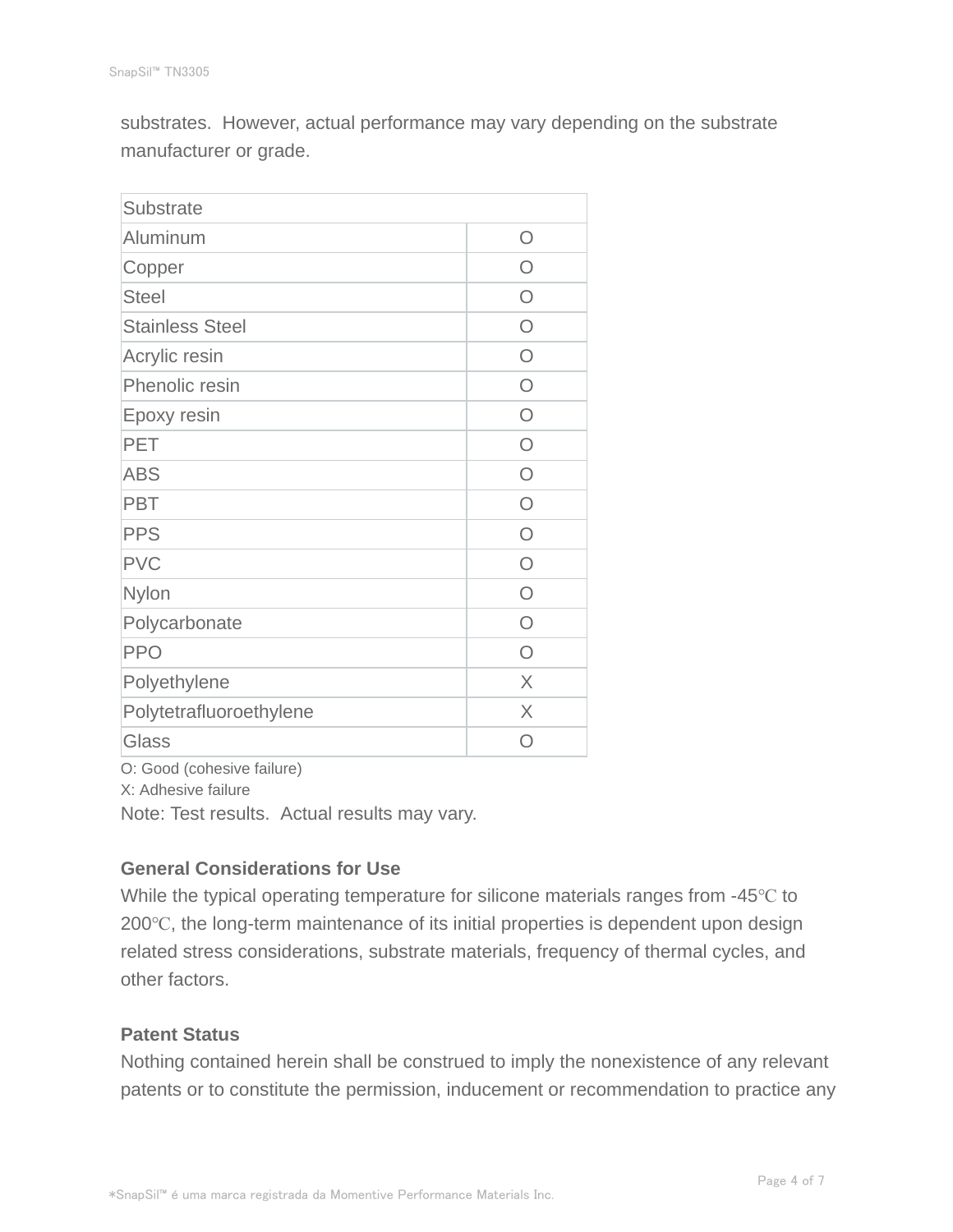invention covered by any patent, without authority from the owner of the patent.

#### **Product Safety, Handling and Storage**

Customers should review the latest Safety Data Sheet (SDS) and label for product safety information, safe handling instructions, personal protective equipment if necessary, emergency service contact information, and any special storage conditions required for safety. Momentive Performance Materials (MPM) maintains an aroundthe-clock emergency service for its products. SDS are available at www.momentive.com or, upon request, from any MPM representative. For product storage and handling procedures to maintain the product quality within our stated specifications, please review Certificates of Analysis, which are available in the Order Center. Use of other materials in conjunction with MPM products (for example, primers) may require additional precautions. Please review and follow the safety information provided by the manufacturer of such other materials.

#### **Limitations**

Customers must evaluate Momentive Performance Materials products and make their own determination as to fitness of use in their particular applications.

## **Contact Information**

Email commercial.services@momentive.com

#### **Telephone**

| <b>Americas</b>      | <b>Latin America</b> | <b>EMEAI- Europe, Middle</b> | <b>ASIA PACIFIC</b> |
|----------------------|----------------------|------------------------------|---------------------|
|                      |                      | East, Africa & India         |                     |
| +1 800 295 2392      | <b>Brazil</b>        | <b>Europe</b>                | China               |
| Toll free*           | +55 11 4534 9650     | +390510924300                | 800 820 0202        |
| +704 805 6946        | <b>Direct Number</b> | Direct number                | Toll free           |
| <b>Direct Number</b> |                      |                              | +86 21 3860 4892    |
|                      |                      |                              | Direct number       |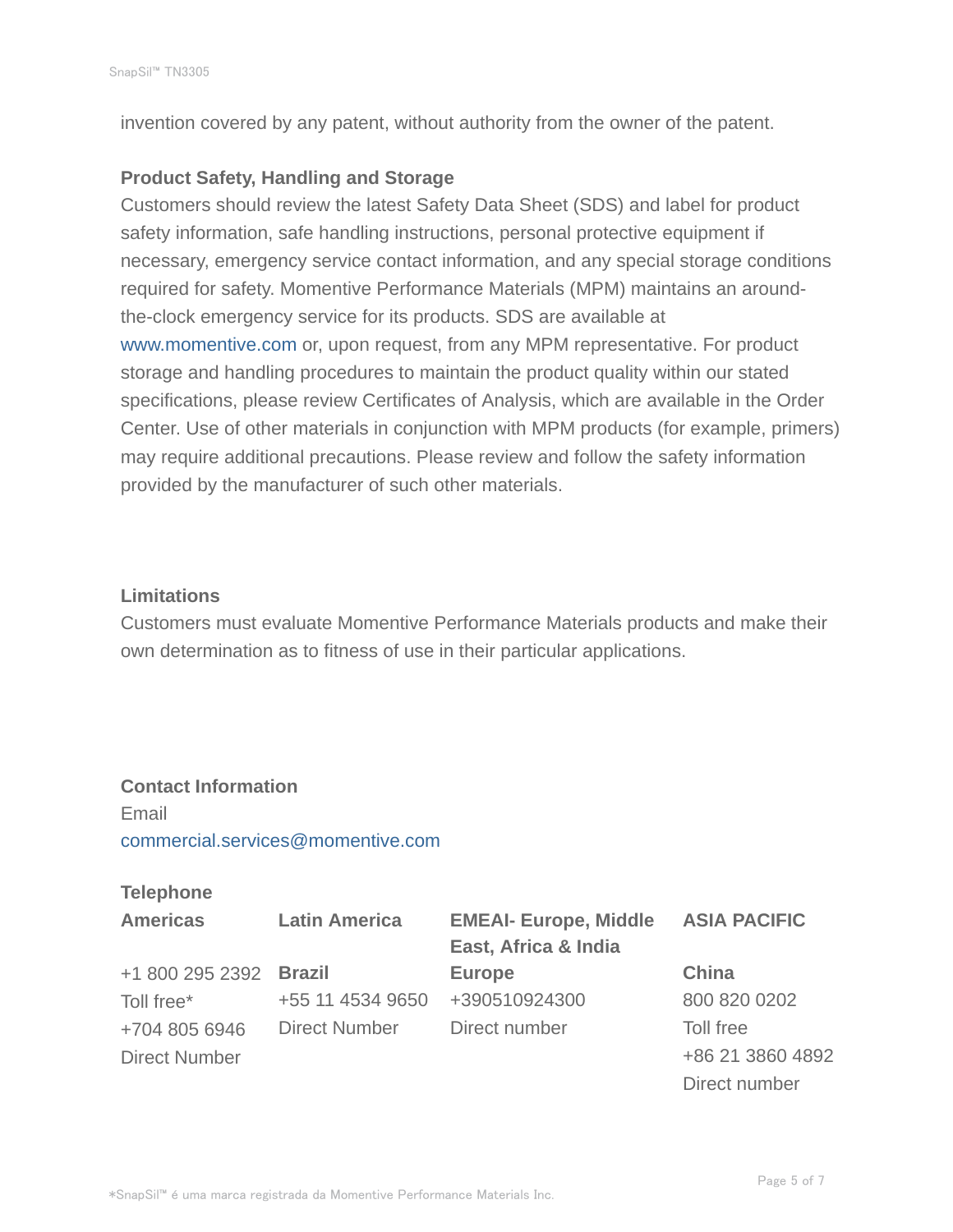| *All American | <b>Mexico</b>        | India, Middle East &      | Japan           |
|---------------|----------------------|---------------------------|-----------------|
| countries     | +52 55 2169 7670     | <b>Africa</b>             | +81 3 5544 3111 |
|               | <b>Direct Number</b> | + 91 44 71212207          | Direct number   |
|               |                      | Direct number*            |                 |
|               |                      | *All Middle Eastern       | <b>Korea</b>    |
|               |                      | countries, Africa, India, | +82 2 6201 4600 |

For literature and technical assistance, visit our website at: www.momentive.com

#### **DISCLAIMER:**

**THE MATERIALS, PRODUCTS AND SERVICES OF MOMENTIVE PERFORMANCE MATERIALS INC. AND ITS SUBSIDIARIES AND AFFILIATES (COLLECTIVELY "SUPPLIER"), ARE SOLD SUBJECT TO SUPPLIER'S STANDARD CONDITIONS OF SALE, WHICH ARE INCLUDED IN THE APPLICABLE DISTRIBUTOR OR OTHER SALES AGREEMENT, PRINTED ON THE BACK OF ORDER ACKNOWLEDGMENTS AND INVOICES, AND AVAILABLE UPON REQUEST. ALTHOUGH ANY INFORMATION, RECOMMENDATIONS, OR ADVICE CONTAINED HEREIN IS GIVEN IN GOOD FAITH, SUPPLIER MAKES NO WARRANTY OR GUARANTEE, EXPRESS OR IMPLIED, (i) THAT THE RESULTS DESCRIBED HEREIN WILL BE OBTAINED UNDER END-USE CONDITIONS, OR (ii) AS TO THE EFFECTIVENESS OR SAFETY OF ANY DESIGN INCORPORATING ITS PRODUCTS, MATERIALS, SERVICES, RECOMMENDATIONS OR ADVICE. EXCEPT AS PROVIDED IN SUPPLIER'S STANDARD CONDITIONS OF SALE, SUPPLIER AND ITS REPRESENTATIVES SHALL IN NO EVENT BE RESPONSIBLE FOR ANY LOSS RESULTING FROM ANY USE OF ITS MATERIALS, PRODUCTS OR SERVICES DESCRIBED HEREIN.** Each user bears full responsibility for making its own determination as to the suitability of Supplier's materials, services, recommendations, or advice for its own particular use. Each user must identify and perform all tests and analyses necessary to assure that its finished parts incorporating Supplier's products, materials, or services will be safe and suitable for use under end-use conditions. Nothing in this or any other document, nor any oral recommendation or advice, shall be deemed to alter, vary, supersede, or waive any provision of Supplier's standard Conditions of Sale or this Disclaimer, unless any such modification is specifically agreed to in a writing signed by Supplier. No statement contained herein concerning a possible or suggested use of any material, product,